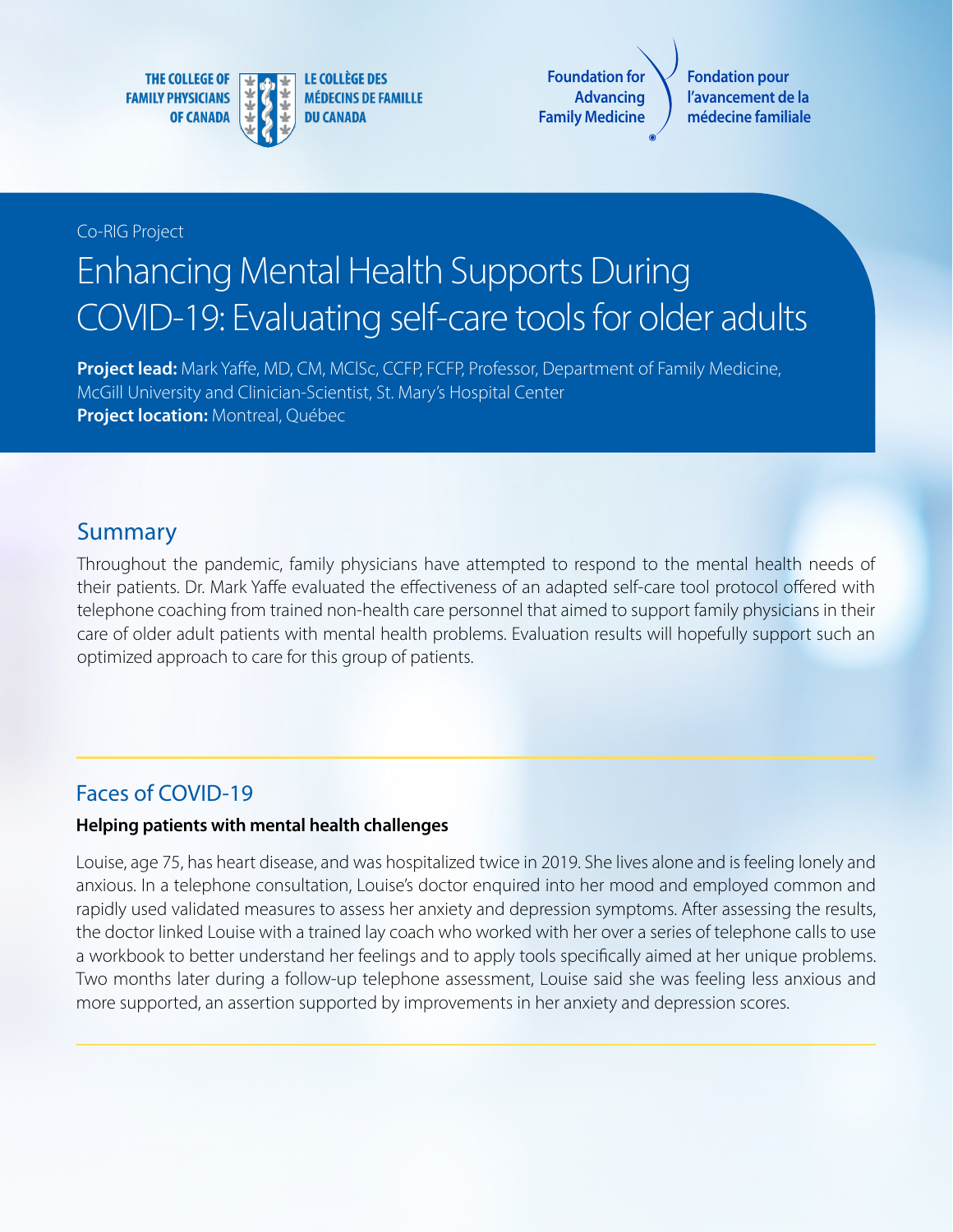#### Project detail

As a result of the pandemic, many older adults restricted at home may experience increased anxiety and depression and be less likely to see their family physicians. This could be due to public health stay-at-home orders, family physicians being seconded to other priority health care sites, or patient concerns about being exposed to COVID-19 in clinical settings.

Dr. Mark Yaffe, a family physician clinician-scientist, together with a multidisciplinary team at St. Mary's Hospital Centre in Montreal, recognized the potential negative impact of COVID-19 on older patients with chronic conditions. In response, they adapted the team's existing approach of supporting older adult patients with mental health problems through telephone coaching and self-care tools.

With Co-RIG funding, the team evaluated two approaches that have the potential to assist family physicians in handling anxiety and depression symptoms in patients, improving their coping skills during the pandemic. The first one provided older adults with known chronic illness with validated self-care tools and three telephone calls with trained lay coaches over two months. The second approach provided self-care tools alone.

With the pandemic increasing the need for mental health support and potentially limited access to trained coaches and other health care resources, Dr. Yaffe and team wanted to understand if patients and physicians would find a scaled-back version of an existing effective program useful to supporting undermanaged mental health symptoms.

### Impact

- **• Person-centred approach**: Based on principles of cognitive behavioural therapy, the team's selfcare tools have been shown to lessen symptoms of depression and anxiety and strengthen patients' self-care skills.<sup>1,2</sup> The addition of coaching increases use and value of the intervention and further improves patient outcomes.
- **• Improving access:** Providing care at home also allowed patients who are worried about visiting

#### health care facilities to receive care at home and to connect with community support easily.

**• Building capacity:** Post pandemic, this approach can continue to serve as a valuable tool for primary care teams—helping address unmet mental health needs of older patients and others who have challenges in accessing timely, effective support.

## Results to date

- A total of 181 patients were contacted by the research team.
- Of these, half were eligible and interested in the study and self-care tools: 90 patients were enrolled and randomized into the study.
- Ninety-four per cent of participants used the tools.
- Satisfaction scores were high among both groups, and two thirds of those who completed the study planned to continue using the tools.
- The intervention was found to be feasible and acceptable.